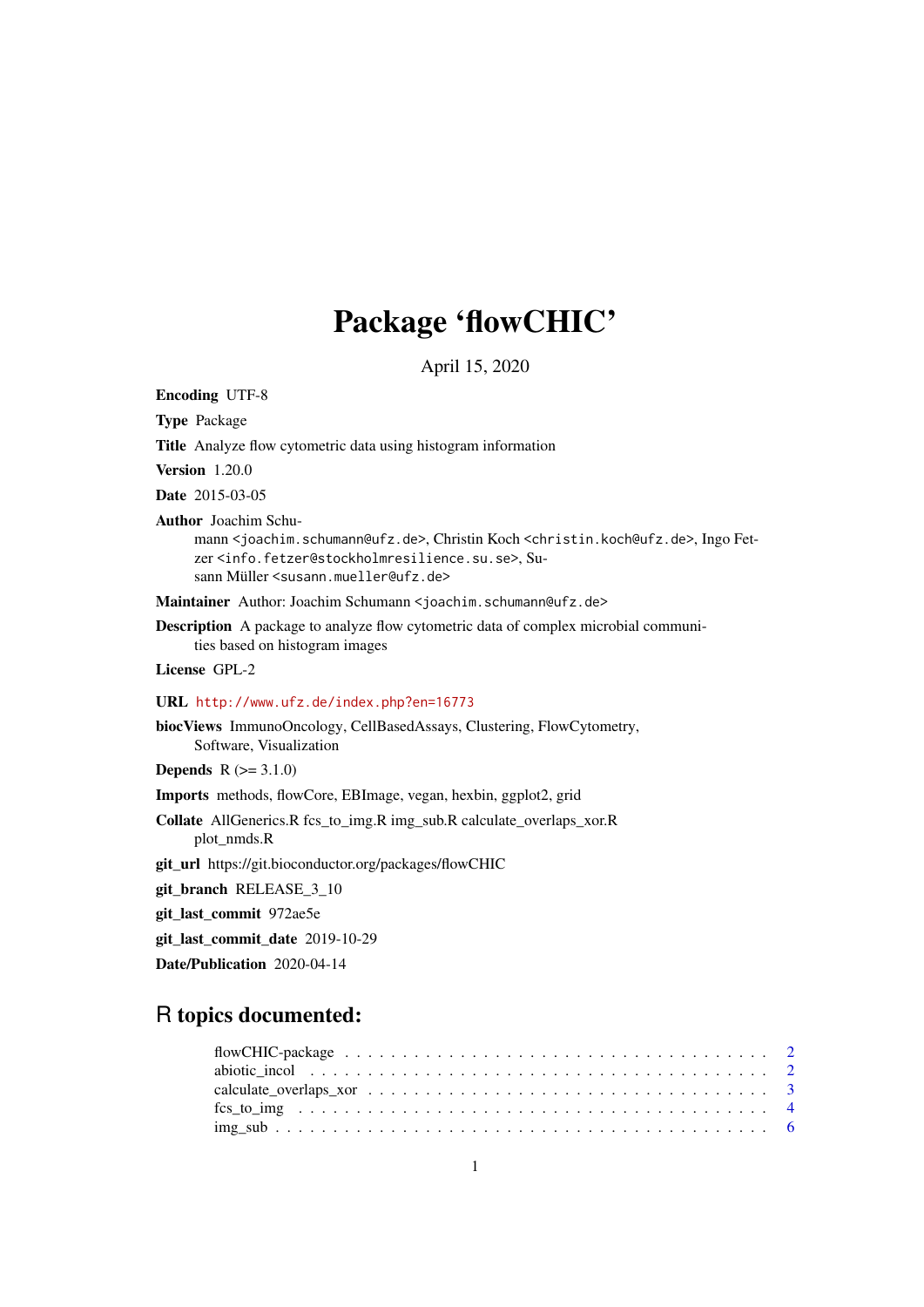# <span id="page-1-0"></span>2 abiotic\_incol

| Index | 13 |
|-------|----|

flowCHIC-package *Analyze flow cytometric data using histogram information*

# Description

A package to analyze flow cytometric data of complex microbial communities based on histogram images.

# Details

| Package: | flowCHIC   |
|----------|------------|
| Type:    | Package    |
| Version: | 1.0.1      |
| Date:    | 2014-11-26 |
| License: | $GPL-2$    |

abiotic\_incol fcs\_to\_img flowCHIC img\_sub calculate\_overlaps\_xor plot\_nmds Results\_xor\_mix Results\_xor\_incol Results\_overlaps\_mix Results\_overlaps\_incol

# Author(s)

Joachim Schumann <joachim.schumann@ufz.de>, Christin Koch <christin.koch@ufz.de>, Ingo Fetzer <info.fetzer@stockholmresilience.su.se>, Susann Müller <susann.mueller@ufz.de>

# References

*Christin Koch, Ingo Fetzer, Hauke Harms, and Susann Müller. CHIC - An Automated Approach for the Detection of Dynamic Variations in Complex Microbial Communities. Cytometry Part A, 2013.*

# See Also

[flowCore](#page-0-0),[flowViz](#page-0-0),[flowCyBar](#page-0-0)

abiotic\_incol *Dataset with abiotic data*

#### Description

Example dataset containing abiotic parameters used for the NMDS plot of the second downloadable dataset (see manual).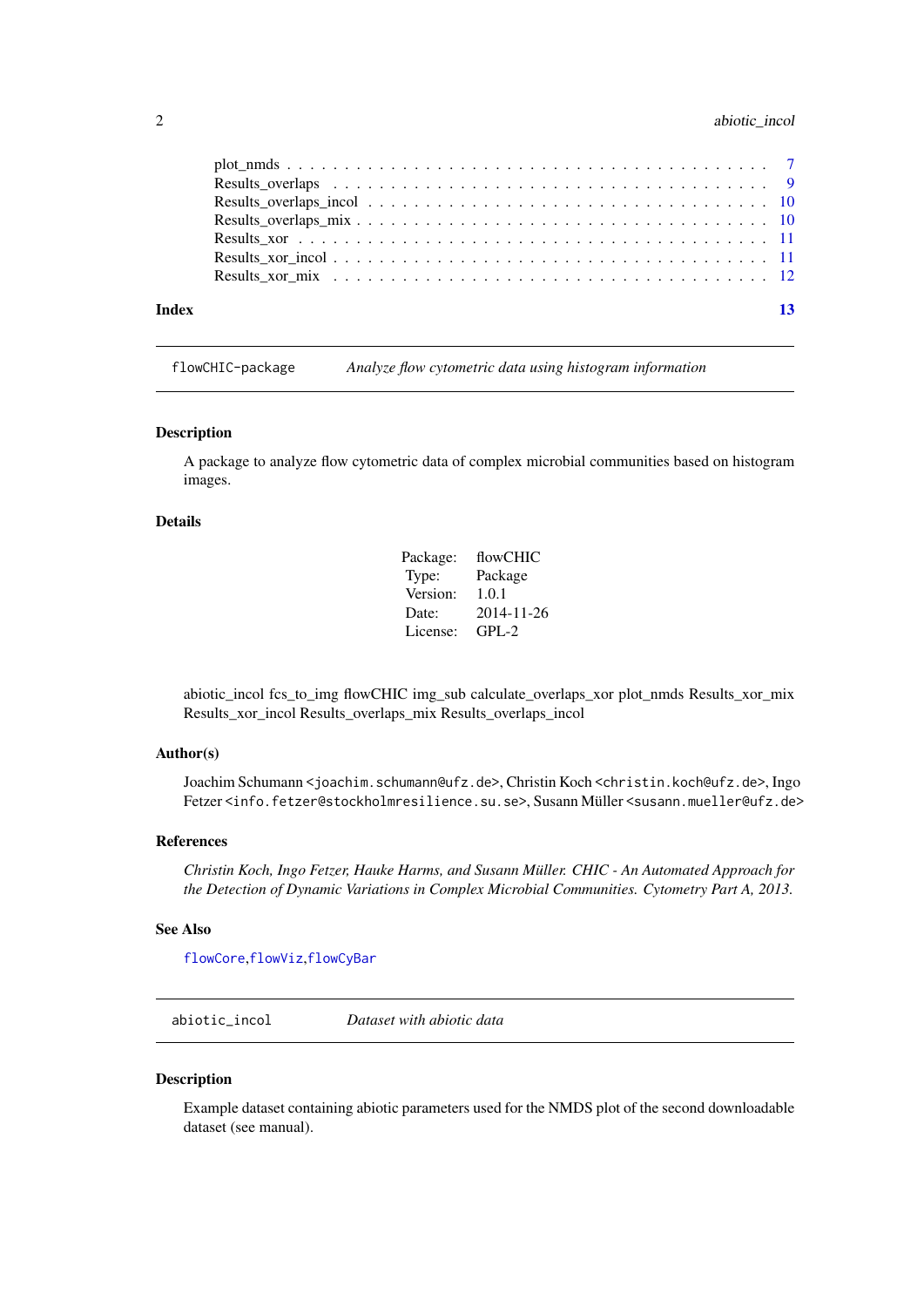<span id="page-2-0"></span>calculate\_overlaps\_xor 3

## Usage

data(abiotic\_incol)

# Format

Data frame with 17 observations of 6 variables.

# Value

Abiotic data of the second downloadable dataset.

calculate\_overlaps\_xor

*Calculate overlap and XOR images*

# Description

Calculate overlap and XOR images for each combination of every subset histogram image.

#### Usage

## S4 method for signature 'character' calculate\_overlaps\_xor(subsets,verbose=FALSE)

# Arguments

| subsets | List of the subset image files. All files have to be in one folder. See the manual<br>for more information about creating the list.                                           |
|---------|-------------------------------------------------------------------------------------------------------------------------------------------------------------------------------|
| verbose | logical (default=FALSE). Change to TRUE to print the calculated values to two<br>new files called "Results_overlaps.txt" and "Results_xor.txt" to the working di-<br>rectory. |

# Details

After saving a list containing the filenames of the subset histogram images this method calculates the XOR and overlap images/values for each combination of every image, returns the values and is able to write the values to two new files called "Results overlaps.txt" and "Results xor.txt" (see example section). See reference Koch et al. 2013 for more information about the calculation.

# Value

The *calculate\_overlaps\_xor()* method calculates the overlap and XOR images and returns a list with two data frames containing the calculated data.

# Author(s)

Joachim Schumann <joachim.schumann@ufz.de>, Christin Koch <christin.koch@ufz.de>, Ingo Fetzer <info.fetzer@stockholmresilience.su.se>, Susann Müller <susann.mueller@ufz.de>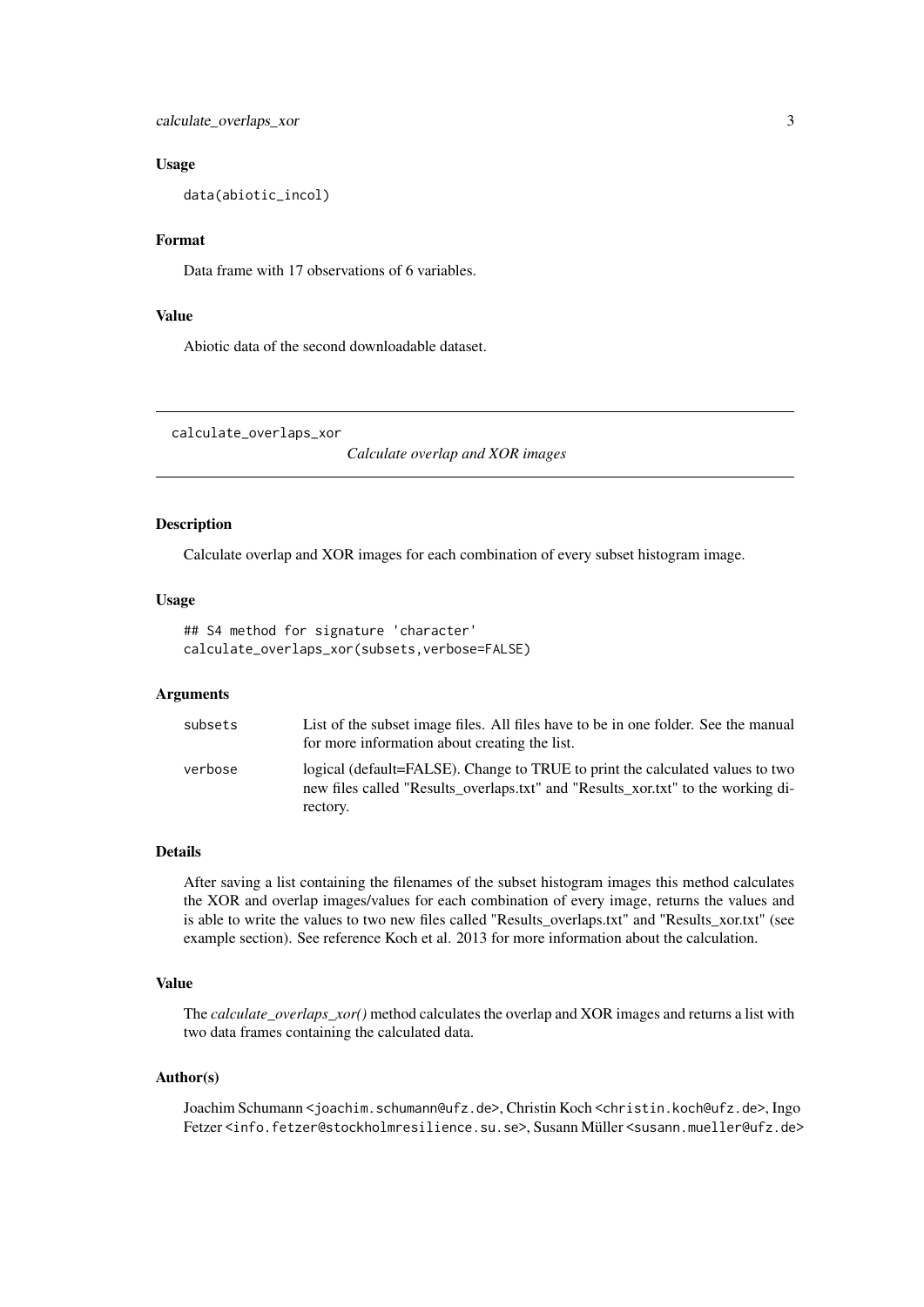## <span id="page-3-0"></span>References

*Christin Koch, Ingo Fetzer, Hauke Harms, and Susann Müller. CHIC - An Automated Approach for the Detection of Dynamic Variations in Complex Microbial Communities. Cytometry Part A, 2013.*

# Examples

```
require(EBImage)
```

```
## Calculate the overlap and XOR images
## Save the returned values as a list
# Get a list of the filenames of the FCS files
files <- list.files(system.file("extdata",package="flowCHIC"),
full=TRUE,pattern="*.fcs")
# Create histogram images and save them
fcs_to_img(files)
# Create subsets
img_sub(files,x_start=200,x_end=3500,y_start=1000,y_end=3000,maxv=160)
# Get a list of the filenames of the PNG files
subsets <- list.files(path=paste(getwd(),"chic_subset",sep="/"),full=TRUE,pattern="*.png")
# Calculate and save values as a list
results<-calculate_overlaps_xor(subsets)
## Calculate the overlap and XOR images
## Two new files called "Results_overlaps.txt" and
## "Results_xor.txt" are written to the working directory
# Get a list of the filenames of the FCS files
files <- list.files(system.file("extdata",package="flowCHIC"),
full=TRUE,pattern="*.fcs")
# Create histogram images and save them
fcs_to_img(files)
# Create subsets
img_sub(files,x_start=200,x_end=3500,y_start=1000,y_end=3000,maxv=160)
# Get a list of the filenames of the PNG files
```
subsets <- list.files(path=paste(getwd(),"chic\_subset",sep="/"),full=TRUE,pattern="\*.png") # Calculate

calculate\_overlaps\_xor(subsets,verbose=TRUE)

fcs\_to\_img *FCS files to images*

# Description

Create histogram images of FCS files.

# Usage

```
## S4 method for signature 'character'
fcs_to_img(files,transformation=FALSE,ch1="FS.Log",ch2="FL.4.Log",width=300,height=300,...)
```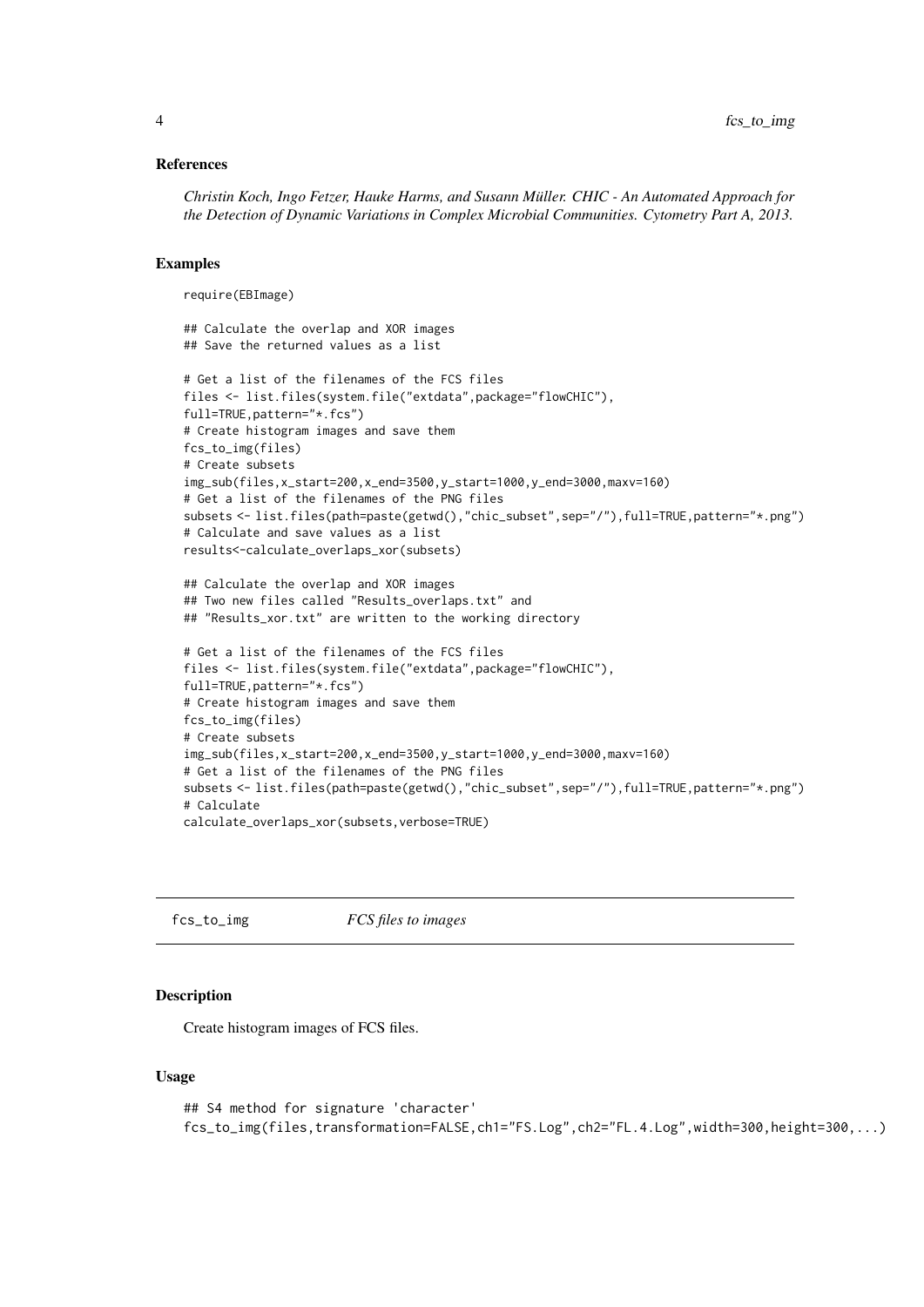## fcs\_to\_img 5

# Arguments

| files           | List of all .fcs files. All files have to be in one folder. See the manual for more<br>information about creating the list.                                                                          |
|-----------------|------------------------------------------------------------------------------------------------------------------------------------------------------------------------------------------------------|
|                 | transformation Character string to define the type of data transformation (default=FALSE). Fore<br>more details type "?read.FCS" into R command line.                                                |
| ch1             | Character string indicating the first channel of the histogram $(x-axis)$ (default="FS.Log").<br>See the manual for more details.                                                                    |
| ch <sub>2</sub> | Character string indicating the second channel of the histogram (y-axis) (de-<br>fault=" $FL.4.Log$ "). See the manual for more details.                                                             |
| width           | Width (pixel) of the resulting histogram image (default= $300$ ).                                                                                                                                    |
| height          | Height (pixel) of the resulting histogram image (default= $300$ ).                                                                                                                                   |
| $\ddots$ .      | Additional parameters used for reading the FCS files, for creating the PNG im-<br>ages and for creating the plots. Fore more details type "?read.FCS", "?png" or<br>"??ggplot2" into R command line. |

# Details

This method creates histogram images of FCS files using the *ggplot* method of the package "ggplot2" (see reference Wickham 2009). After creating a list containing the names of the FCS files a new folder called "chic\_images" is created in the working directory that contains the histogram images. Choose the two channels that are used for plotting on the x/y-axis.

# Value

The *fcs\_to\_img()* method creates histogram images of FCS files.

# Author(s)

Joachim Schumann <joachim.schumann@ufz.de>, Christin Koch <christin.koch@ufz.de>, Ingo Fetzer <info.fetzer@stockholmresilience.su.se>, Susann Müller <susann.mueller@ufz.de>

# References

*H. Wickham. ggplot2: elegant graphics for data analysis. Springer New York,2009.*

# Examples

```
require(flowCore)
require(ggplot2)
```
## Write the histogram images of the FCS files that are included ## to the package in a new subfolder of the working directory ## called "chic\_images"

```
# Get a list of the filenames of the FCS files
files <- list.files(system.file("extdata",package="flowCHIC"),
full=TRUE,pattern="*.fcs")
# Create histogram images and save them
fcs_to_img(files)
```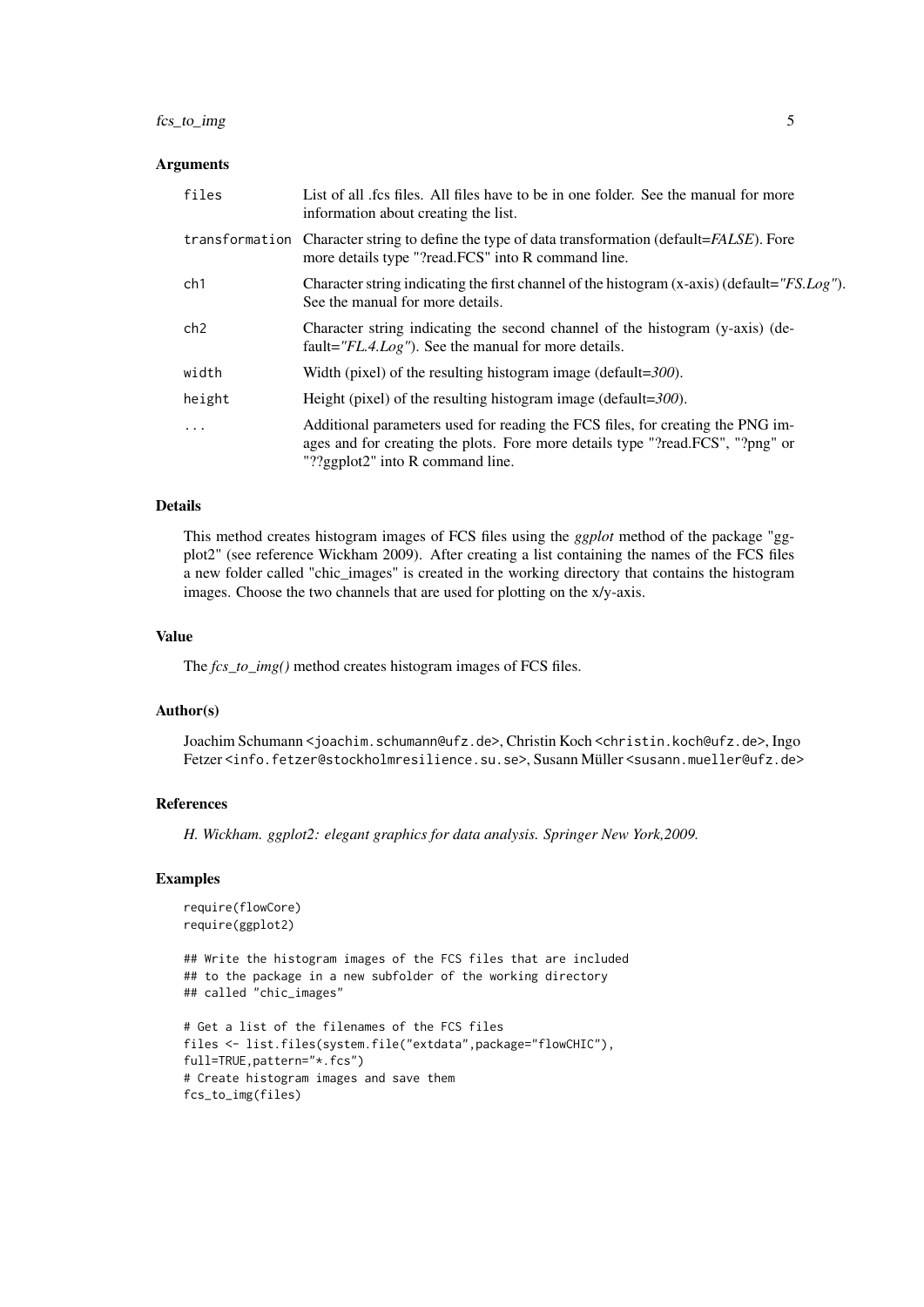<span id="page-5-0"></span>

# Description

Create subsets of FCS files and the resulting histogram images.

# Usage

```
## S4 method for signature 'character'
img_sub(files,transformation=FALSE,ch1="FS.Log",ch2="FL.4.Log",x_start=0,x_end=4095,y_start=0,y_
```
# Arguments

| files           | Character list of .fcs files. All files have to be in one folder. See the manual for<br>more information about creating the list.                                                   |
|-----------------|-------------------------------------------------------------------------------------------------------------------------------------------------------------------------------------|
|                 | transformation Character string to define the type of data transformation (default=FALSE). Fore<br>more details type "?read.FCS" into R command line.                               |
| ch1             | Character string indicating the first channel of the histogram $(x-axis)$ (default="FS.Log").<br>See the manual for more details.                                                   |
| ch <sub>2</sub> | Character string indicating the second channel of the histogram (y-axis) (de-<br>fault=" $FL.4.Log$ "). See the manual for more details.                                            |
| x_start         | Start of the rectangle gate on the x-axis (default=0). See the manual for more<br>details.                                                                                          |
| x_end           | End of the rectangle gate on the x-axis (default= $4095$ ). See the manual for more<br>details.                                                                                     |
| y_start         | Start of the rectangle gate on the y-axis (default= $0$ ). See the manual for more<br>details.                                                                                      |
| y_end           | End of the rectangle gate on the y-axis (default= $4095$ ). See the manual for more<br>details.                                                                                     |
| xbin            | Number of bins within the histogram (default= $128$ ).                                                                                                                              |
| maxv            | Maximal value of the expressions within the histogram that is set to the highest<br>color value (black) (default=200). See the manual for more details.                             |
| width           | Width (pixel) of the resulting histogram image (default= $300$ ).                                                                                                                   |
| height          | Height(pixel) of the resulting histogram image (default= $300$ ).                                                                                                                   |
| $\cdots$        | Additional parameters used for reading the FCS files, creating the PNG images<br>and for plotting. For more details type "?read.FCS", "?png" or "??ggplot2" into<br>R command line. |

# Details

This method creates subsets of FCS files and the resulting histogram images using the *ggplot* method of the package "ggplot2" (see reference Wickham 2009). After creating a list containing the names of the FCS files a new folder called "chic\_subset" is created in the working directory that contains the subset histogram images. Choose the two channels that are used for plotting on the x/y-axis. Define the start and the end of the rectangle gate of both axes. See the manual for more details.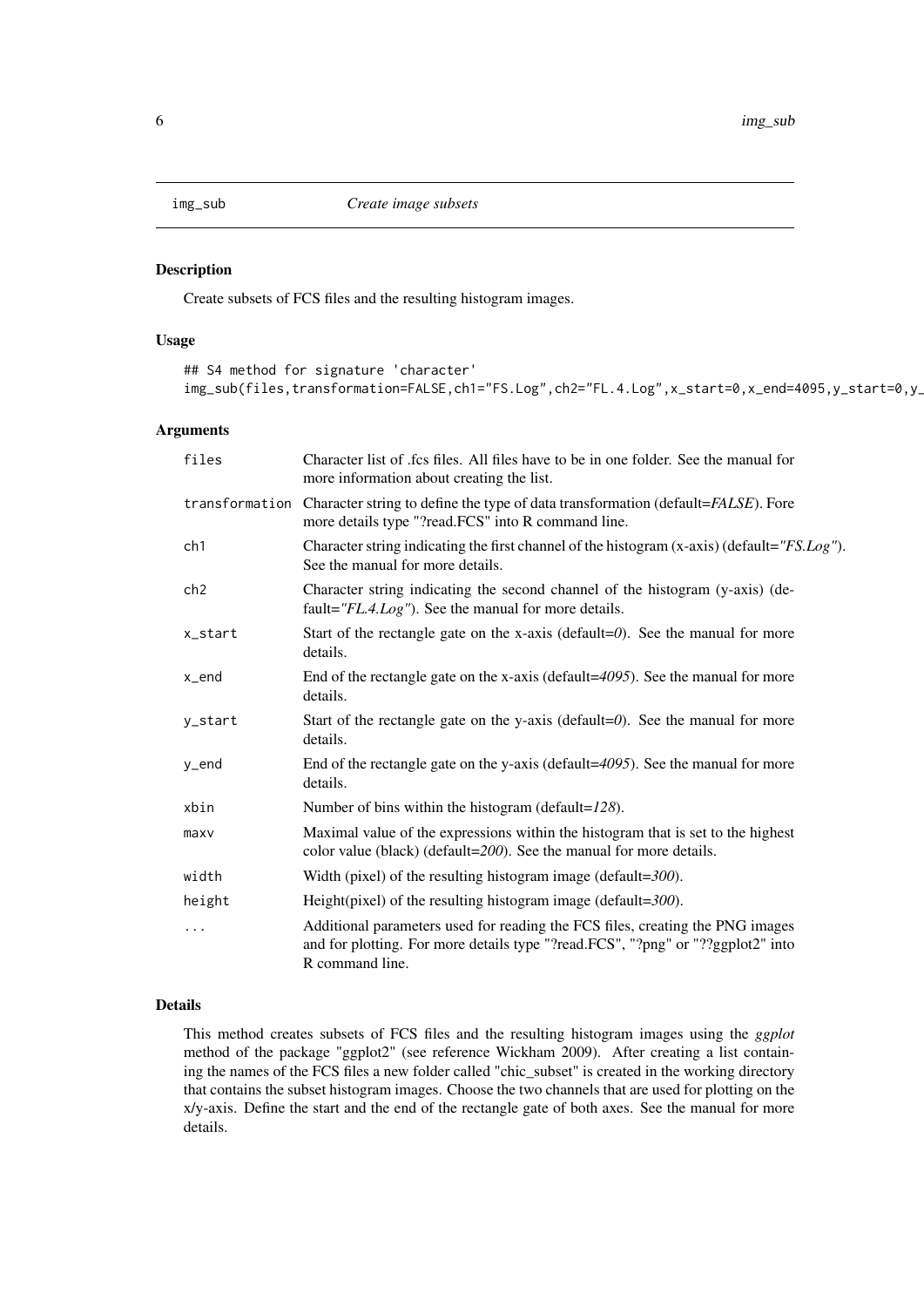#### <span id="page-6-0"></span>plot\_nmds 7

## Value

The *img\_sub()* method creates subsets of the histogram images.

### Author(s)

Joachim Schumann <joachim.schumann@ufz.de>, Christin Koch <christin.koch@ufz.de>, Ingo Fetzer <info.fetzer@stockholmresilience.su.se>, Susann Müller <susann.mueller@ufz.de>

# References

*H. Wickham. ggplot2: elegant graphics for data analysis. Springer New York,2009.*

#### Examples

```
require(flowCore)
require(ggplot2)
## Write the subset histogram images of the FCS files that are included
## to the package in a new subfolder of the working directory
## called "chic_subset"
# Get a list of the filenames of the FCS files
files <- list.files(system.file("extdata",package="flowCHIC"),
full=TRUE,pattern="*.fcs")
# Create subsets
img_sub(files,x_start=200,x_end=3500,y_start=1000,y_end=3000,maxv=160)
```

| plot_nmds | NMDS plot of samples |
|-----------|----------------------|
|           |                      |

# Description

NMDS plot of samples based on the calculated XOR and overlap values

# Usage

```
## S4 method for signature 'data.frame, data.frame'
plot_nmds(x,y,show_cluster=FALSE,type="p",main="",col_nmds="black",cex=0.6,pos=1,
group,legend_pos="topleft",abiotic,p.max=0.05,col_abiotic="magenta",verbose=FALSE,...)
```
#### Arguments

| $\mathsf{x}$ | Table with calculated overlap data.                                                                                                                                                                     |
|--------------|---------------------------------------------------------------------------------------------------------------------------------------------------------------------------------------------------------|
| У            | Table with calculated XOR data.                                                                                                                                                                         |
| show_cluster | logical (default=FALSE). Change to TRUE if cluster dendrogram shall be plot-<br>ted.                                                                                                                    |
| type         | Type of the plot (default=" $p$ "). The " $p$ " indicates points without connecting lines<br>within the plot. Only used if <b>group=FALSE</b> . For more details type "?points" into<br>R command line. |
| main         | Character string used as title of the NMDS plot (default="").                                                                                                                                           |
| col nmds     | Color used for the plotted data points if <b>group=FALSE</b> (default="black").                                                                                                                         |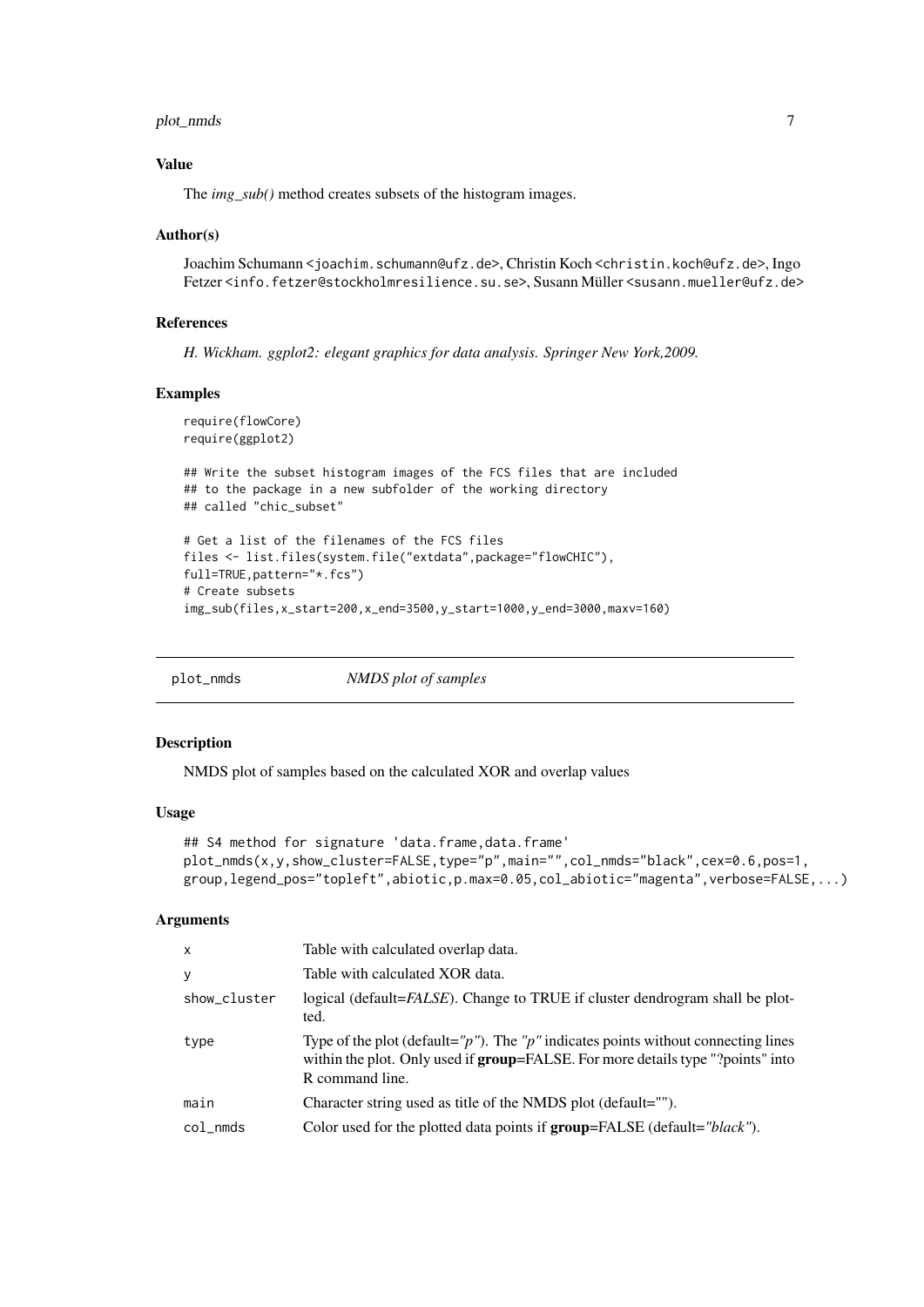| cex         | numeric (default=0.6). Character expansion factor. Used for the final size of the<br>characters.                                                                                                                                                                                                                                                                                              |
|-------------|-----------------------------------------------------------------------------------------------------------------------------------------------------------------------------------------------------------------------------------------------------------------------------------------------------------------------------------------------------------------------------------------------|
| pos         | Position of the text (default=2). Values of 1, 2, 3 and 4, respectively indicate<br>positions below, to the left of, above and to the right of the specified coordinates.                                                                                                                                                                                                                     |
| group       | Data frame containing group assignments. The order and the number of these<br>groups has to be identical to the order and the number of the samples printed in<br>R. Use only integer values in the range from 1 to 25. See the manual for more<br>details.                                                                                                                                   |
| legend_pos  | Position of the legend (default="topleft") if group=TRUE. For more details type<br>"?legend" into R command line.                                                                                                                                                                                                                                                                             |
| abiotic     | Table with abiotic data. Should be a tab-delimited text file using '.' as decimal<br>delimiter. Use one row for one sample and one column for one abiotic or exper-<br>imental parameter. Use the first column for the first parameter and the first line<br>as header. The order and the number of the lines has to be identical to the order<br>and the number of the samples printed in R. |
| p.max       | Decimal number defining the significance level of the abiotic parameters (de-<br>fault=0.05) if <b>abiotic</b> =TRUE. Only parameters less/equal this value are plotted.                                                                                                                                                                                                                      |
| col_abiotic | Color used for the plotted abiotic parameters (default="magenta").                                                                                                                                                                                                                                                                                                                            |
| verbose     | logical (default=FALSE). Do not print additional information. Change to TRUE<br>to print results of the metaMDS method and the p-values of the abiotic parame-<br>ters.                                                                                                                                                                                                                       |
| .           | Additional parameters used for plotting the data points if group=FALSE. For<br>more details type "?points" into R command line.                                                                                                                                                                                                                                                               |

#### Details

This method is used for calculating the similarities found in the histogram images of cytometric data. A dissimilarity matrix is generated from the pairwise comparison of histogram images based on the values returned by the method *calculate\_overlaps\_xor* or saved in the files "Results\_overlaps.txt" and "Results\_xor.txt". See reference Koch et al. 2013 for more details. Ensuing from this matrix nonmetric multidimensional scaling (NMDS) is performed to show the results. The NMDS plot is calculated using the *metaMDS* method of the package "vegan" (see reference Warnes et al. 2013). In addition, a cluster analysis can be performed to reveal samples with high similarities.

# Value

The *plot\_nmds()* method calculates a NMDS plot of the samples and an additional cluster dendrogram.

# Author(s)

Joachim Schumann <joachim.schumann@ufz.de>, Christin Koch <christin.koch@ufz.de>, Ingo Fetzer <ingo.fetzer@stockholmresilience.su.se>, Susann Müller <susann.mueller@ufz.de>

### References

*Christin Koch, Ingo Fetzer, Hauke Harms, and Susann Müller. CHIC - An Automated Approach for the Detection of Dynamic Variations in Complex Microbial Communities. Cytometry Part A, 2013.*

*Jari Oksanen, F. Guillaume Blanchet, Roeland Kindt, Pierre Legendre, Peter R. Minchin, R. B. O'Hara, Gavin L. Simpson, Peter Solymos, M. Henry H. Stevens and Helene Wagner (2013). vegan: Community Ecology Package. R package version 2.0-10. http://CRAN.R-project.org/package=vegan*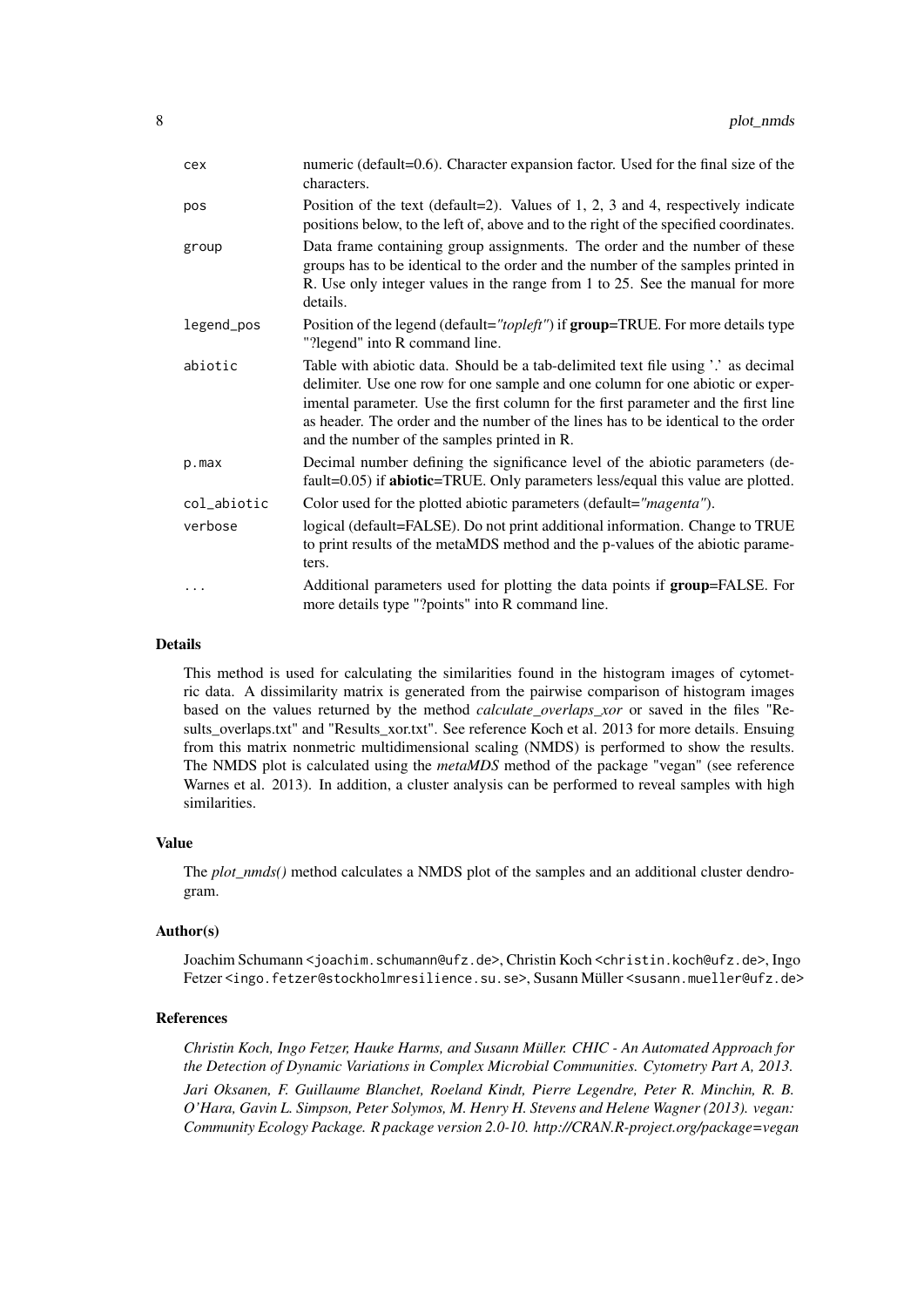### <span id="page-8-0"></span>Results\_overlaps 9

#### Examples

require(vegan)

```
## Show the NMDS plot of the sample files
## included to the package
# Get a list of the filenames of the FCS files
files <- list.files(system.file("extdata",package="flowCHIC"),
full=TRUE,pattern="*.fcs")
# Create histogram images
fcs_to_img(files)
# Create subsets
img_sub(files,x_start=200,x_end=3500,y_start=1000,y_end=3000,maxv=160)
# Get a list of the filenames of the subset PNG files
subsets <- list.files(path=paste(getwd(),"chic_subset",sep="/"),full=TRUE,pattern="*.png")
# Calculate
results<-calculate_overlaps_xor(subsets)
# Show NMDS plot ensuing from the returned values
plot_nmds(x=results$overlap,y=results$xor)
## Show the NMDS plot of the dataset "mix""
data(Results_overlaps_mix)
data(Results_xor_mix)
plot_nmds(Results_overlaps_mix,Results_xor_mix)
## Show the NMDS plot of the dataset "incol""
data(Results_overlaps_incol)
data(Results_xor_incol)
plot_nmds(Results_overlaps_incol,Results_xor_incol)
## Show the NMDS plot of the dataset "incol"" with group assignment
## and abiotic data
## Print results of the metaMDS method and the p-values of the abiotic parameters
## Show a cluster dendrogram
data(Results_overlaps_incol)
data(Results_xor_incol)
groups<-data.frame("groups"=c(15,19,19,19,15,22,19,15,22,15,15,22,22,22,22,19,19))
data(abiotic_incol)
plot_nmds(Results_overlaps_incol,Results_xor_incol,show_cluster=TRUE,group=groups,abiotic=abiotic_incol[,-
```
Results\_overlaps *Dataset with labels and sums of informative pixels within the overlap area of the FCS files included to the package*

# Description

Example dataset containing labels and areas of each image pair of the FCS files included to the package.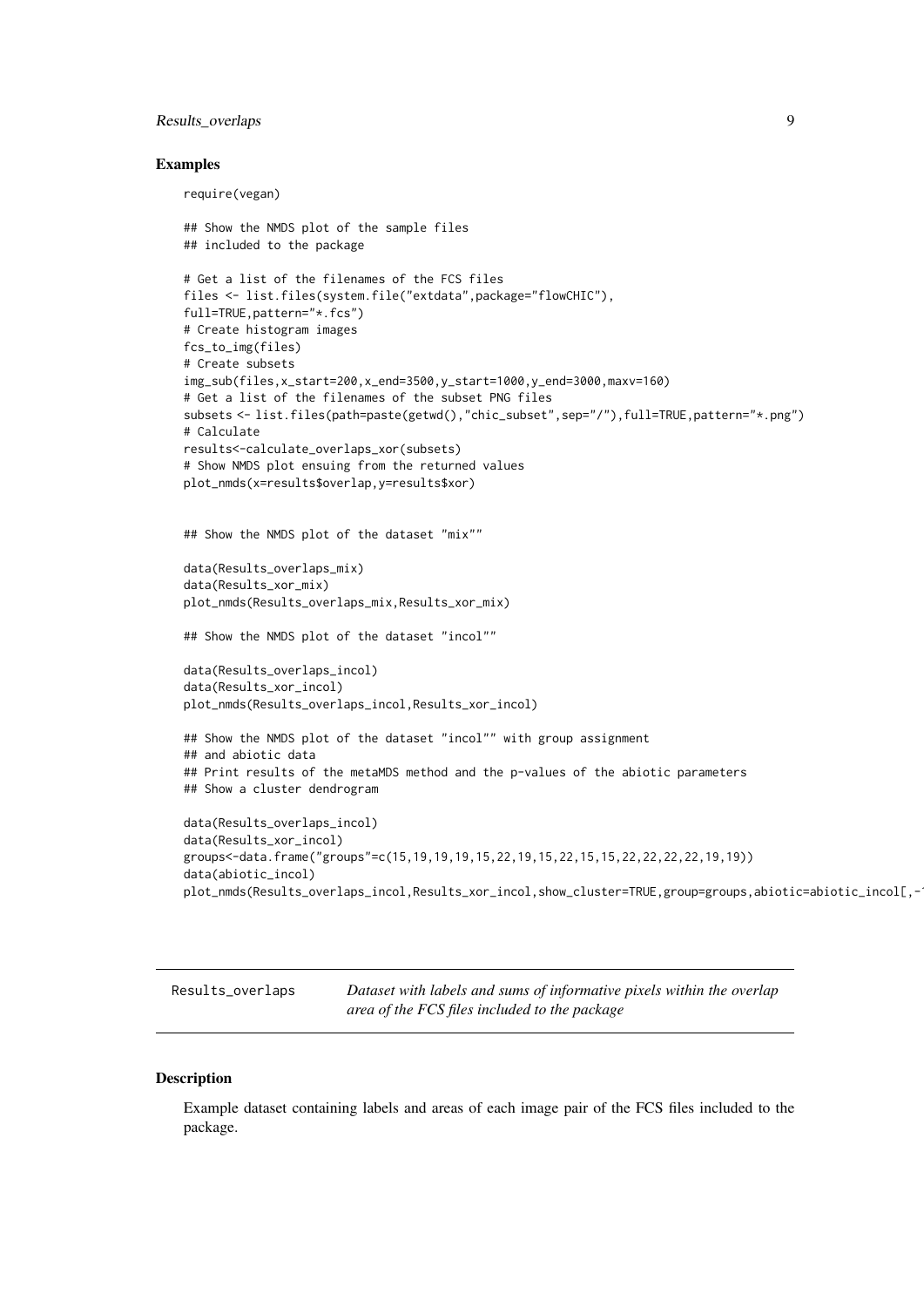# Usage

data(Results\_overlaps)

# Format

Data frame with 3 observations of 2 variables.

# Value

Results of the method *calculate\_overlaps\_xor()* on the FCS files included to the package.

Results\_overlaps\_incol

*Dataset with labels and sums of informative pixels within the overlap area of the second downloadable dataset*

#### Description

Example dataset containing labels and areas of each image pair of the second downloadable dataset (see manual).

# Usage

```
data(Results_overlaps_incol)
```
#### Format

Data frame with 136 observations of 2 variables.

# Value

Results of the method *calculate\_overlaps\_xor()* on the subsets of the second downloadable dataset.

Results\_overlaps\_mix *Dataset with labels and sums of informative pixels within the overlap area of the first downloadable dataset*

#### Description

Example dataset containing labels and areas of each image pair of the first downloadable dataset (see manual).

# Usage

data(Results\_overlaps\_mix)

#### Format

Data frame with 4005 observations of 2 variables.

# Value

Results of the method *calculate\_overlaps\_xor()* on the subsets of the first downloadable dataset.

<span id="page-9-0"></span>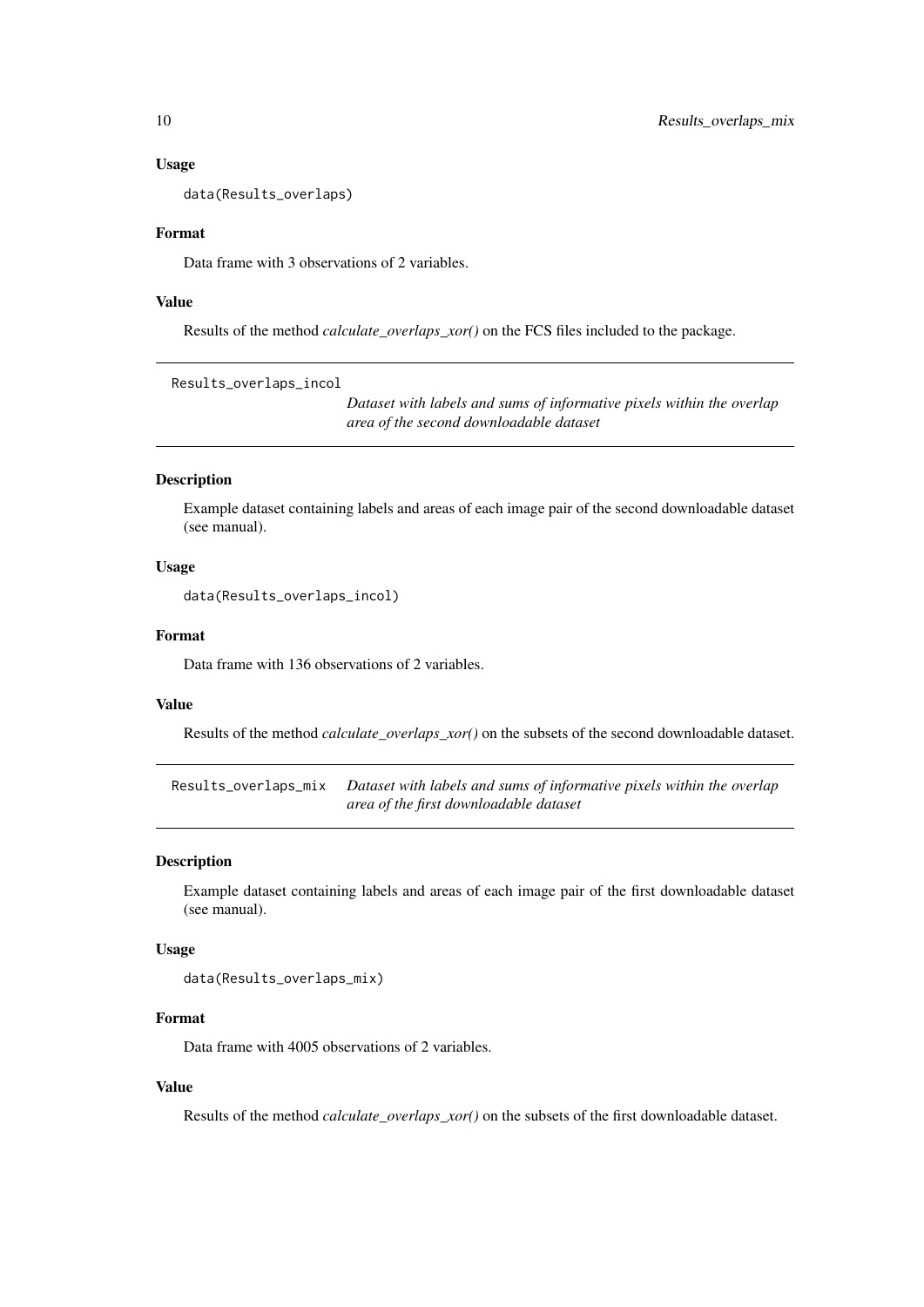<span id="page-10-0"></span>

# Description

Example dataset containing labels and intensity values of each image pair of the FCS files included to the package.

# Usage

```
data(Results_xor)
```
# Format

Data frame with 3 observations of 2 variables.

# Value

Results of the method *calculate\_overlaps\_xor()* on the FCS files included to the package.

| Results_xor_incol | Dataset with labels and intensity values of the second downloadable |
|-------------------|---------------------------------------------------------------------|
|                   | dataset                                                             |

# Description

Example dataset containing labels and intensity values of each image pair of the second downloadable dataset (see manual).

# Usage

```
data(Results_xor_incol)
```
# Format

Data frame with 136 observations of 2 variables.

# Value

Results of the method *calculate\_overlaps\_xor()* on the subsets of the second downloadable dataset.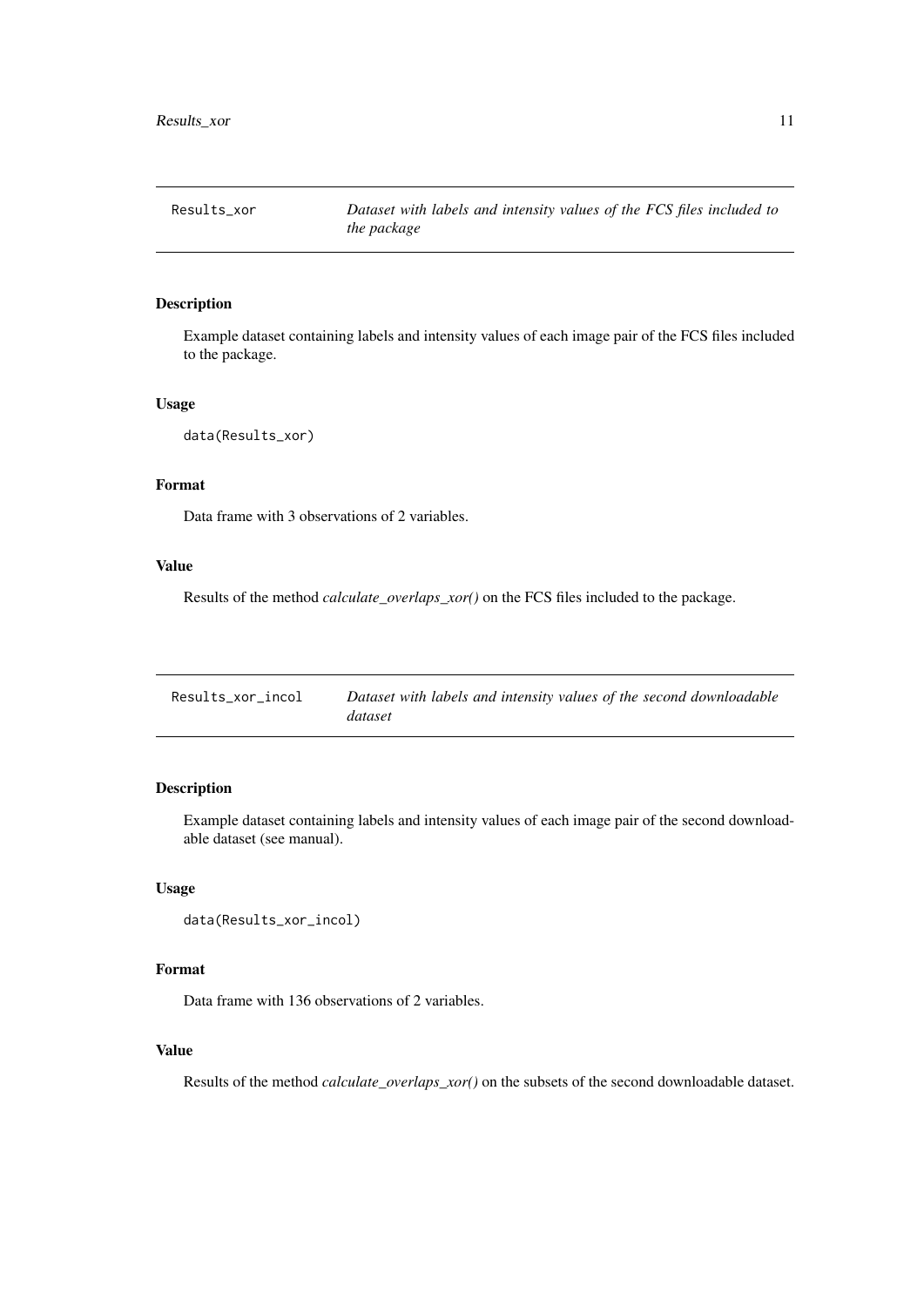<span id="page-11-0"></span>

# Description

Example dataset containing labels and intensity values of each image pair of the first downloadable dataset (see manual).

# Usage

```
data(Results_xor_mix)
```
# Format

Data frame with 4005 observations of 2 variables.

# Value

Results of the method *calculate\_overlaps\_xor()* on the subsets of the first downloadable dataset.